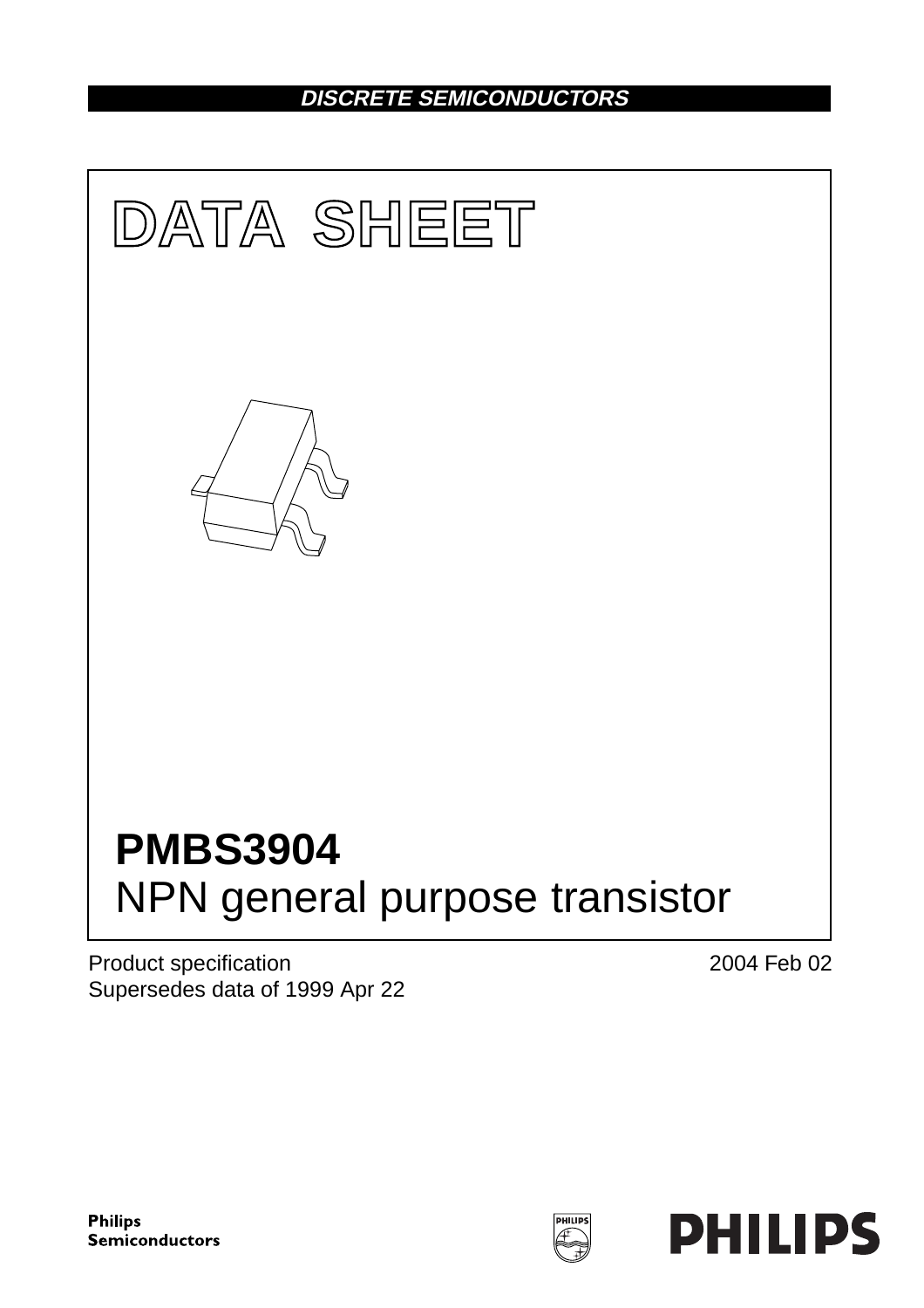## **NPN general purpose transistor example 20 and 20 and 20 and 20 and 20 and 20 and 20 and 20 and 20 and 20 and 20 and 20 and 20 and 20 and 20 and 20 and 20 and 20 and 20 and 20 and 20 and 20 and 20 and 20 and 20 and 20 and**

#### **FEATURES**

- Low current (max. 100 mA)
- Low voltage (max. 40 V).

#### **APPLICATIONS**

• General purpose switching and amplification, e.g. telephony and professional communication equipment.

#### **DESCRIPTION**

NPN transistor in a plastic SOT23 package. PNP complement: PMBS3906.

#### **MARKING**

| <b>TYPE NUMBER</b> | <b>MARKING CODE</b> $(1)$ |  |
|--------------------|---------------------------|--|
| l PMBS3904         |                           |  |

#### **Note**

<span id="page-1-0"></span>1.  $* = p$ : Made in Hong Kong.

 $* = t$  : Made in Malaysia.

 $* = W$  : Made in China.

#### **ORDERING INFORMATION**

| <b>TYPE</b>   |             | <b>PACKAGE</b>                           |                   |  |
|---------------|-------------|------------------------------------------|-------------------|--|
| <b>NUMBER</b> | <b>NAME</b> | <b>DESCRIPTION</b>                       | <b>VERSION</b>    |  |
| PMBS3904      |             | plastic surface mounted package; 3 leads | SOT <sub>23</sub> |  |

#### **LIMITING VALUES**

In accordance with the Absolute Maximum Rating System (IEC 60134).

| <b>SYMBOL</b>              | <b>PARAMETER</b>              | <b>CONDITIONS</b>    | MIN.                     | MAX.   | <b>UNIT</b> |
|----------------------------|-------------------------------|----------------------|--------------------------|--------|-------------|
| V <sub>CBO</sub>           | collector-base voltage        | open emitter         | —                        | 60     | ν           |
| V <sub>CEO</sub>           | collector-emitter voltage     | open base            | —                        | 40     | V           |
| $\rm V_{EBO}$              | emitter-base voltage          | open collector       |                          | 6      | V           |
| I <sub>C</sub>             | collector current capability  |                      | —                        | 100    | mA          |
| <b>I</b> CM                | peak collector current        |                      |                          | 200    | mA          |
| <b>I</b> BM                | peak base current             |                      |                          | 200    | mA          |
| $P_{\text{tot}}$           | total power dissipation       | $T_{amb} \leq 25 °C$ | $\overline{\phantom{m}}$ | 250    | mW          |
| ${\mathsf T}_{\text{stg}}$ | storage temperature           |                      | $-65$                    | $+150$ | $^{\circ}C$ |
| Τ,                         | junction temperature          |                      |                          | 150    | $^{\circ}C$ |
| l amb                      | operating ambient temperature |                      | $-65$                    | $+150$ | $^{\circ}C$ |

### **PINNING**

| <b>PIN</b> | <b>DESCRIPTION</b> |
|------------|--------------------|
|            | base               |
| っ          | emitter            |
| 3          | collector          |

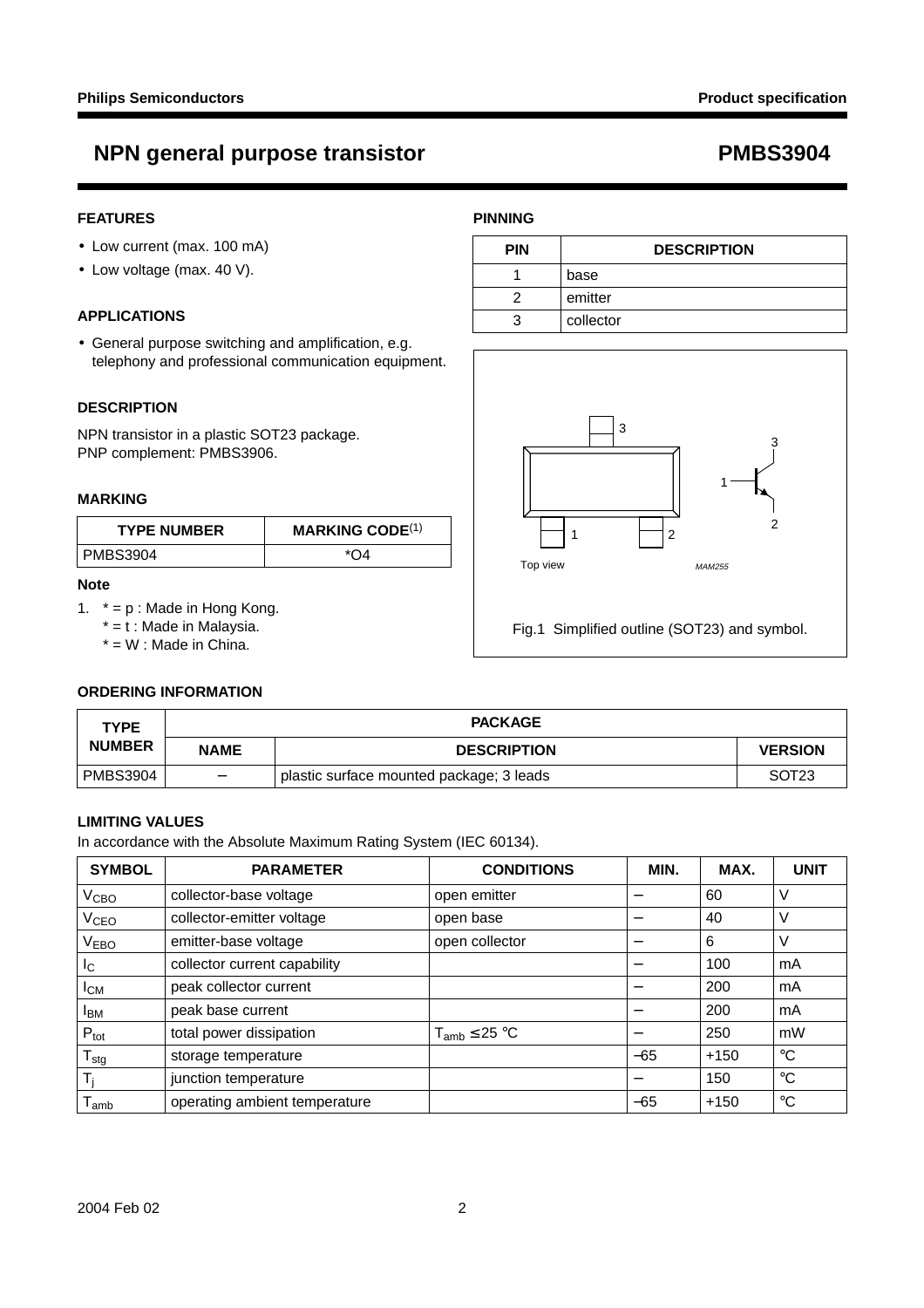## NPN general purpose transistor example that the example of the PMBS3904

### **THERMAL CHARACTERISTICS**

| <b>SYMBOL</b> | <b>PARAMETER</b>                              | <b>CONDITIONS</b> | <b>VALUE</b> | <b>UNIT</b> |
|---------------|-----------------------------------------------|-------------------|--------------|-------------|
| $Rth(i-a)$    | I thermal resistance from iunction to ambient | note              | 500          | K/W         |

#### **Note**

<span id="page-2-0"></span>1. Transistor mounted on an FR4 printed-circuit board.

#### **CHARACTERISTICS**

 $T_{amb}$  = 25 °C unless otherwise specified.

| <b>SYMBOL</b>                                             | <b>PARAMETER</b>                | <b>CONDITIONS</b>                                                                 | MIN.                     | MAX.                     | <b>UNIT</b> |
|-----------------------------------------------------------|---------------------------------|-----------------------------------------------------------------------------------|--------------------------|--------------------------|-------------|
| I <sub>СВО</sub>                                          | collector cut-off current       | $I_E = 0$ ; $V_{CB} = 30$ V                                                       |                          | 50                       | nA          |
| <b>I</b> <sub>EBO</sub>                                   | emitter cut-off current         | $I_C = 0$ ; $V_{EB} = 5 V$                                                        | $\overline{\phantom{0}}$ | 50                       | nA          |
| $h_{FE}$                                                  | DC current gain                 | $V_{CE} = 1$ V; note 1; (see Fig.2)                                               |                          |                          |             |
|                                                           |                                 | $I_C = 0.1$ mA                                                                    | 40                       |                          |             |
|                                                           |                                 | $I_C = 1$ mA                                                                      | 70                       |                          |             |
|                                                           |                                 | $IC = 10 mA$                                                                      | 100                      | 300                      |             |
|                                                           |                                 | $I_{C} = 50$ mA                                                                   | 60                       |                          |             |
|                                                           |                                 | $I_C = 100$ mA                                                                    | 30                       |                          |             |
| V <sub>CEsat</sub>                                        | collector-emitter saturation    | $I_C = 10$ mA; $I_B = 1$ mA                                                       |                          | 200                      | mV          |
|                                                           | voltage                         | $I_C = 50$ mA; $I_B = 5$ mA                                                       |                          | 300                      | mV          |
| V <sub>BEsat</sub>                                        | base-emitter saturation voltage | $I_C = 10$ mA; $I_B = 1$ mA                                                       | 650                      | 850                      | mV          |
|                                                           |                                 | $I_C = 50$ mA; $I_B = 5$ mA                                                       |                          | 950                      | mV          |
| $C_c$                                                     | collector capacitance           | $I_E = I_e = 0$ ; $V_{CB} = 5$ V; f = 1 MHz                                       | $\equiv$                 | 4                        | pF          |
| $C_{\rm e}$                                               | emitter capacitance             | $I_C = I_c = 0$ ; $V_{EB} = 0.5$ V; f = 1 MHz                                     | $\equiv$                 | 12                       | pF          |
| $f_T$                                                     | transition frequency            | $I_C = 10$ mA; $V_{CE} = 20$ V; f = 100 MHz                                       | 180                      | $\overline{\phantom{m}}$ | <b>MHz</b>  |
| $\overline{\mathsf{F}}$                                   | noise figure                    | $I_C$ = 100 µA; $V_{CF}$ = 5 V; R <sub>S</sub> = 1 kΩ;<br>$f = 10$ Hz to 15.7 kHz |                          | 5                        | dB          |
| Switching times (between 10% and 90% levels); (see Fig.3) |                                 |                                                                                   |                          |                          |             |
| $t_{on}$                                                  | turn-on time                    | $I_{Con}$ = 10 mA; $I_{Bon}$ = 1 mA;                                              | $\overline{\phantom{0}}$ | 110                      | ns          |
| $\mathfrak{t}_{\sf d}$                                    | delay time                      | $I_{\text{Roff}} = -1 \text{ mA}$ ; $V_{\text{CC}} = 3 \text{ V}$ ;               |                          | 50                       | ns          |
| $t_r$                                                     | rise time                       | $V_{BB} = -1.9 V$                                                                 |                          | 60                       | ns          |
| $t_{off}$                                                 | turn-off time                   |                                                                                   |                          | 1200                     | ns          |
| $\mathfrak{t}_\mathsf{s}$                                 | storage time                    |                                                                                   |                          | 1000                     | ns          |
| $t_{\rm f}$                                               | fall time                       |                                                                                   |                          | 200                      | ns          |

#### **Note**

<span id="page-2-1"></span>1. Pulse test:  $t_p \le 300 \mu s$ ;  $\delta \le 0.02$ .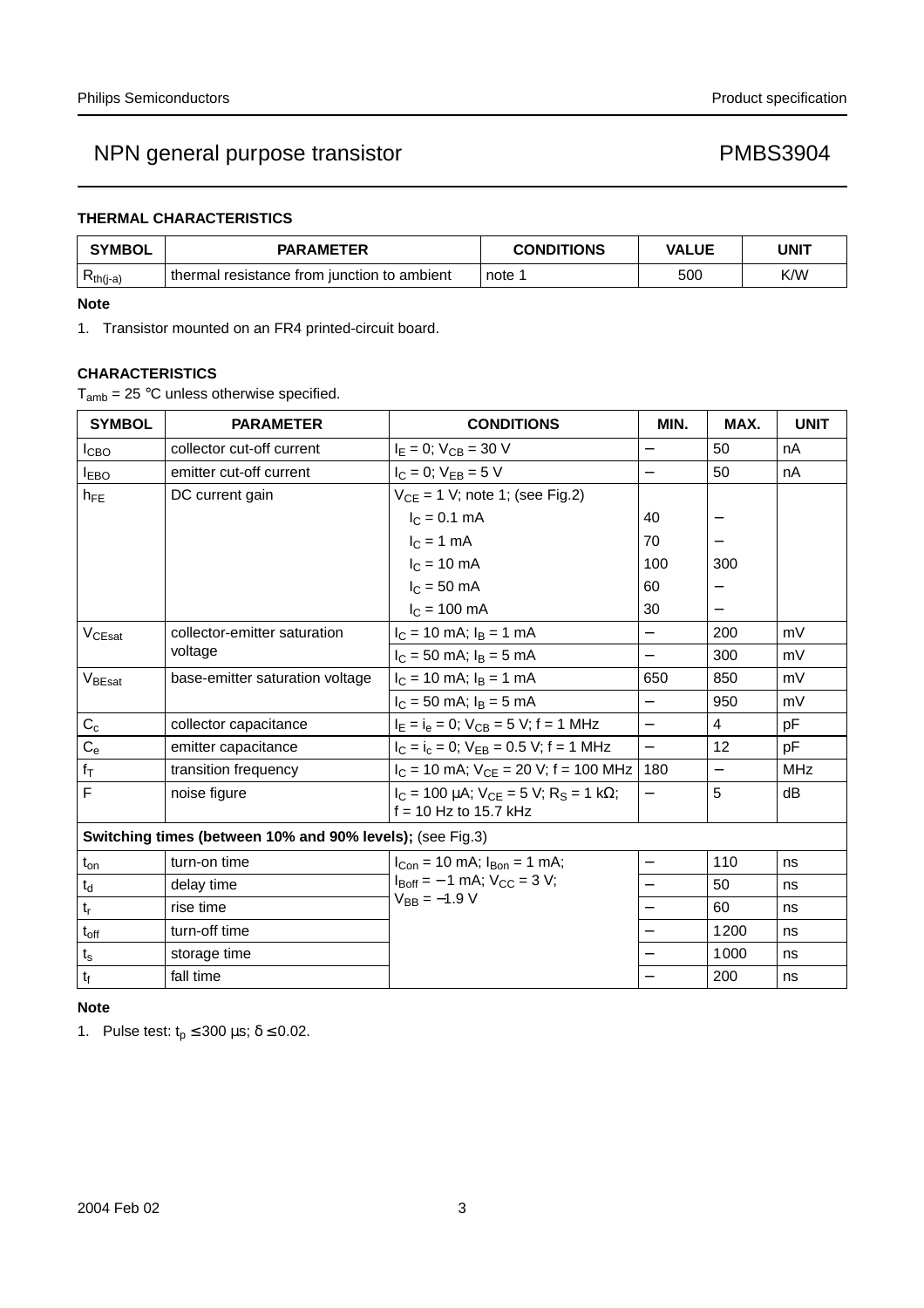## NPN general purpose transistor example that the example of the PMBS3904



<span id="page-3-1"></span><span id="page-3-0"></span>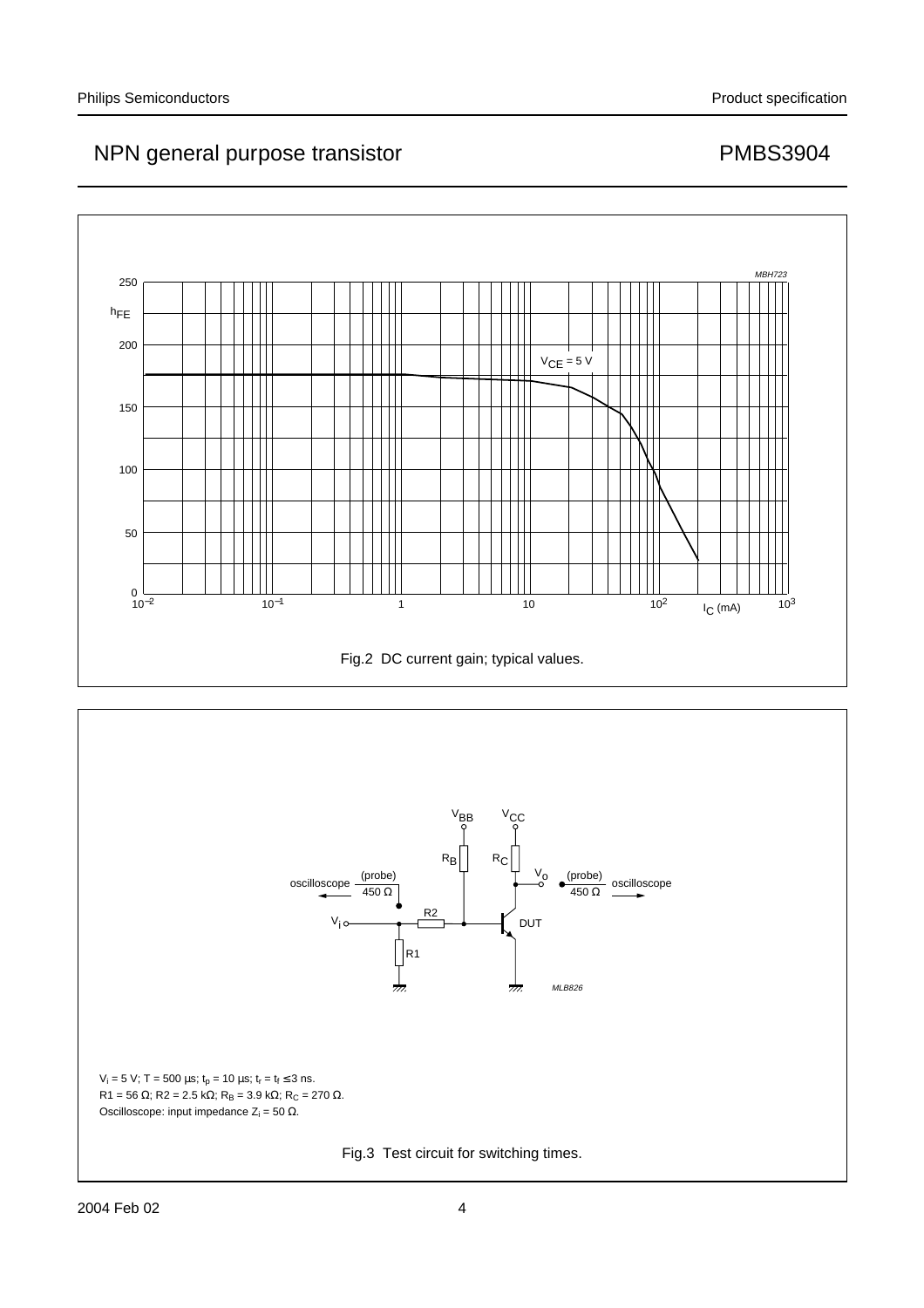## NPN general purpose transistor example that the PMBS3904

#### **PACKAGE OUTLINE**

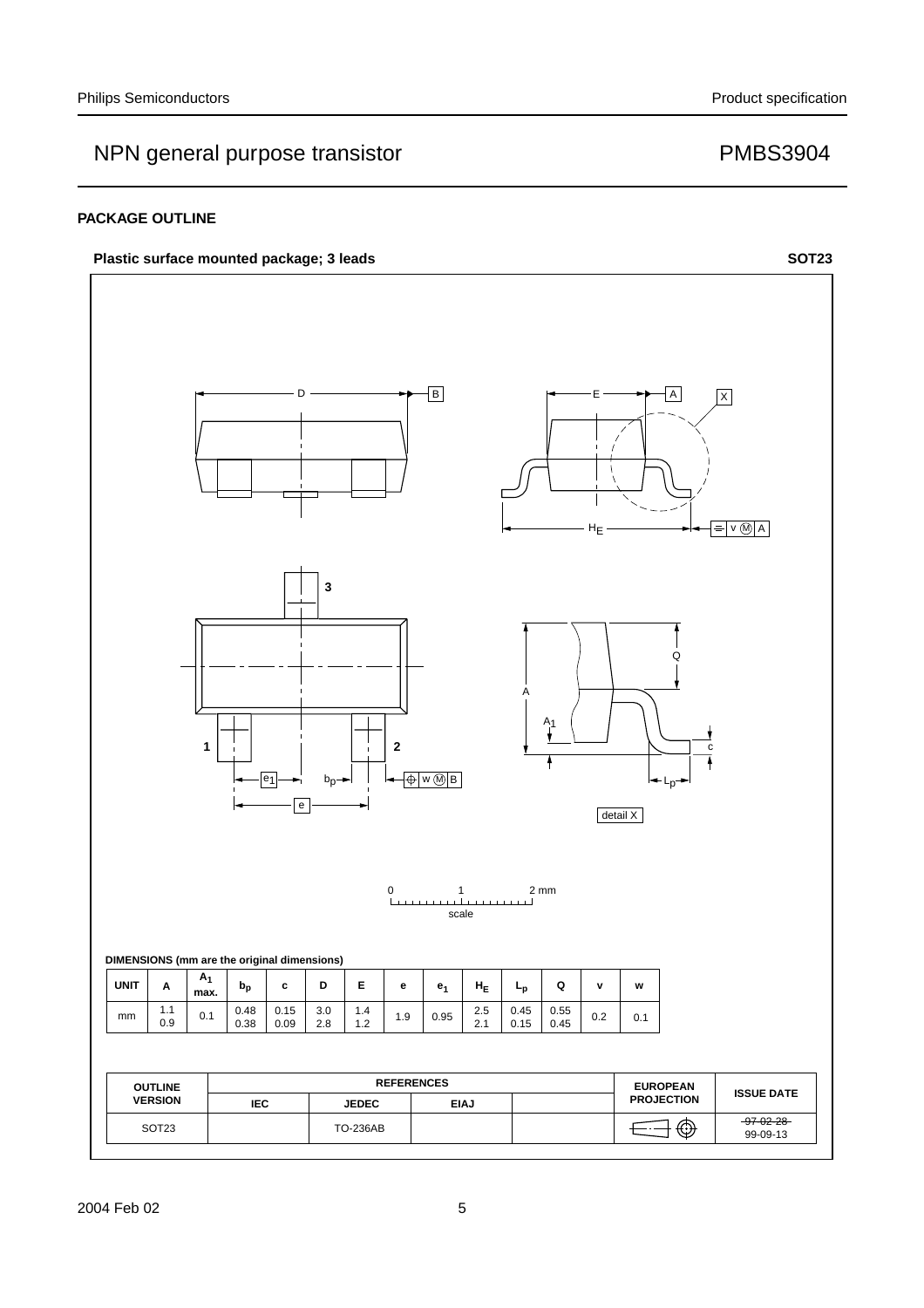## NPN general purpose transistor example that the PMBS3904

#### **DATA SHEET STATUS**

| <b>LEVEL</b> | <b>DATA SHEET</b><br><b>STATUS(1)</b> | <b>PRODUCT</b><br><b>STATUS(2)(3)</b> | <b>DEFINITION</b>                                                                                                                                                                                                                                                                                          |
|--------------|---------------------------------------|---------------------------------------|------------------------------------------------------------------------------------------------------------------------------------------------------------------------------------------------------------------------------------------------------------------------------------------------------------|
|              | Objective data                        | Development                           | This data sheet contains data from the objective specification for product<br>development. Philips Semiconductors reserves the right to change the<br>specification in any manner without notice.                                                                                                          |
|              | Preliminary data                      | Qualification                         | This data sheet contains data from the preliminary specification.<br>Supplementary data will be published at a later date. Philips<br>Semiconductors reserves the right to change the specification without<br>notice, in order to improve the design and supply the best possible<br>product.             |
| Ш            | Product data                          | Production                            | This data sheet contains data from the product specification. Philips<br>Semiconductors reserves the right to make changes at any time in order<br>to improve the design, manufacturing and supply. Relevant changes will<br>be communicated via a Customer Product/Process Change Notification<br>(CPCN). |

#### **Notes**

- <span id="page-5-0"></span>1. Please consult the most recently issued data sheet before initiating or completing a design.
- <span id="page-5-1"></span>2. The product status of the device(s) described in this data sheet may have changed since this data sheet was published. The latest information is available on the Internet at URL http://www.semiconductors.philips.com.
- <span id="page-5-2"></span>3. For data sheets describing multiple type numbers, the highest-level product status determines the data sheet status.

#### **DEFINITIONS**

**Short-form specification** — The data in a short-form specification is extracted from a full data sheet with the same type number and title. For detailed information see the relevant data sheet or data handbook.

**Limiting values definition** - Limiting values given are in accordance with the Absolute Maximum Rating System (IEC 60134). Stress above one or more of the limiting values may cause permanent damage to the device. These are stress ratings only and operation of the device at these or at any other conditions above those given in the Characteristics sections of the specification is not implied. Exposure to limiting values for extended periods may affect device reliability.

Application information Applications that are described herein for any of these products are for illustrative purposes only. Philips Semiconductors make no representation or warranty that such applications will be suitable for the specified use without further testing or modification.

### **DISCLAIMERS**

**Life support applications** - These products are not designed for use in life support appliances, devices, or systems where malfunction of these products can reasonably be expected to result in personal injury. Philips Semiconductors customers using or selling these products for use in such applications do so at their own risk and agree to fully indemnify Philips Semiconductors for any damages resulting from such application.

**Right to make changes** - Philips Semiconductors reserves the right to make changes in the products including circuits, standard cells, and/or software described or contained herein in order to improve design and/or performance. When the product is in full production (status 'Production'), relevant changes will be communicated via a Customer Product/Process Change Notification (CPCN). Philips Semiconductors assumes no responsibility or liability for the use of any of these products, conveys no licence or title under any patent, copyright, or mask work right to these products, and makes no representations or warranties that these products are free from patent, copyright, or mask work right infringement, unless otherwise specified.